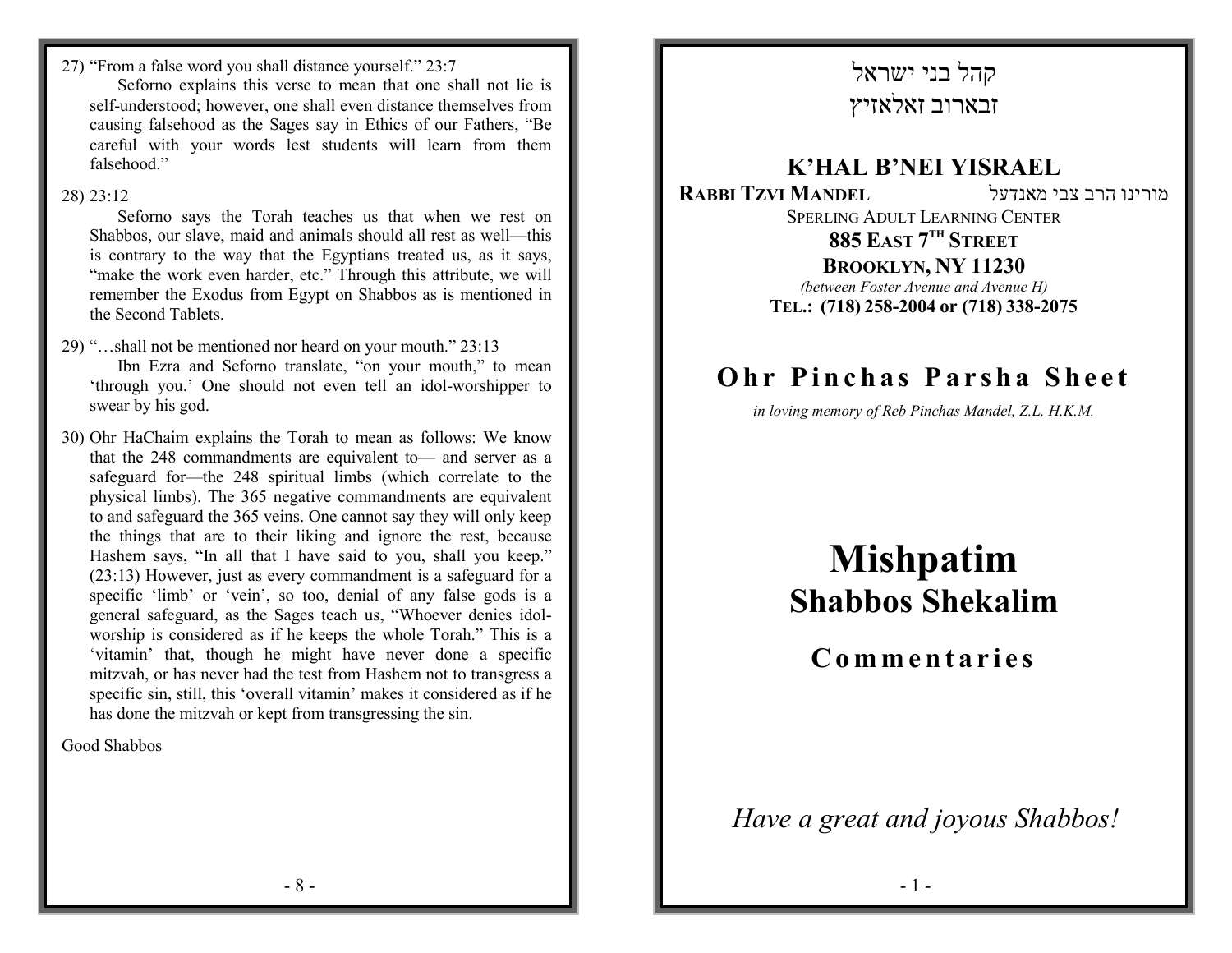#### PARSHA COMMENTARIES Mishpatim

1) "These are the Laws…" Ch. 21

 Baal HaTurim says these laws appear in the Torah after the section of last week's portion, Yisro, "You shall not go up on steps." Here, 'steps' are referred to as *maalot*—literally translated as "highers" and in this case, alluding to going high fast. This teaches us that a Jewish Torah Judge must be slow and patient before coming to a decision.

2) "And these are the laws that you shall put in front of them…If you will buy a slave..." 21:1-2

 Ohr HaChaim explains the importance of Hashem urging Moshe to, "put these laws in front of them," as follows: At that time the Jewish Children were all rich. No one fathomed that one day, out of poverty, he might be compelled to sell himself as a slave. For this reason, it seemed unfair to a master to free a slave after six years. Therefore Moshe had to put these laws, "in front of them." One day the wheels of fortune may turn and by empathizing with the poor slave, and freeing him, this will serve as a merit for not having to fall prey to selling themselves as slaves.

3) "If you will buy a Jewish slave." 21:2

 Ramban explains that all the laws are written in orderly fashion. This first one speaks about freeing a slave after six years because of its connection to the first of the Ten Commandments that speaks of our being freed from slavery in Egypt.

 Ramban also connects this law to Shabbos, the creation of the universe and the jubilee year. "These laws hint at great things that connect to the creation of the universe."

 Ohr HaChaim says the Torah alludes to the special sensitivity one must have to his fellow Jew, which is that if he is compelled to buy a slave and he has a choice between a Jewish slave and a non-Jewish slave, he should buy the former as to help him in his troubling situation, even though he must free him in a shorter time (6 years).

4) "A Jewish slave…" 21:2

 Ohr HaChaim points out that the Torah refers to a Jewish slave as eved Ivri. The correct Hebrew grammar would be Ivri eved. However, the Torah alludes to the fact that the master must acknowledge his slave is first and foremost a slave to Hashem as

 Ibn Ezra says the connotation is, 'if one witnesses someone afflicting a widow or orphan and doesn't come to her help—this is considered as if he himself afflicted the pain on the widow or orphan.

22) Kli Yakar says that since Hashem is the 'Father of orphans', if one afflicts an orphan, then the Father in Heaven Hashem is also afflicted and therefore the punishment is double. This is the reason everything is mentioned twice in verse 22.

# 23) 22:24

 Ohr HaChaim explains the positive commandment to lend money to the poor: The rich are given money in order to guard it and distribute it to the poor. The rich cannot be haughty, since they are only holding others' money.

- 24) Ohr HaChaim explains that if one has more money than is necessary, the reason is because the extra money should go for charity and showing loving-kindness to others. Many things are gained: a) the poor man's suffering is an atonement for his sins and as a result, he doesn't have to suffer in the Coming World; b) the rich man realizes that the excess money isn't his—it was given to him so he can merit giving charity; and, c) the rich man doesn't consider himself aloof.
- 25) "Neither shall you disperse respect to a pauper in his dispute."  $23.3$

 Ohr HaChaim asks why the Torah uses the words, "his dispute," and says that by one Jew giving charity to his fellow poor Jew, he 'quiets' the 'dispute' between the pauper and Hashem because deep down, every poor person feels horrible about their lot, asking, 'Why did Hashem make me poor?'.

# 26) 23:9

 The Torah adds, "because you know the soul of the stranger, etc." Ramban expounds upon this theme and says that a stranger is always more dependent on Hashem and is therefore always 'shouting their hearts out' to Him; He has mercy on them, not necessarily because of their merit, but rather because of their shouting out to Him.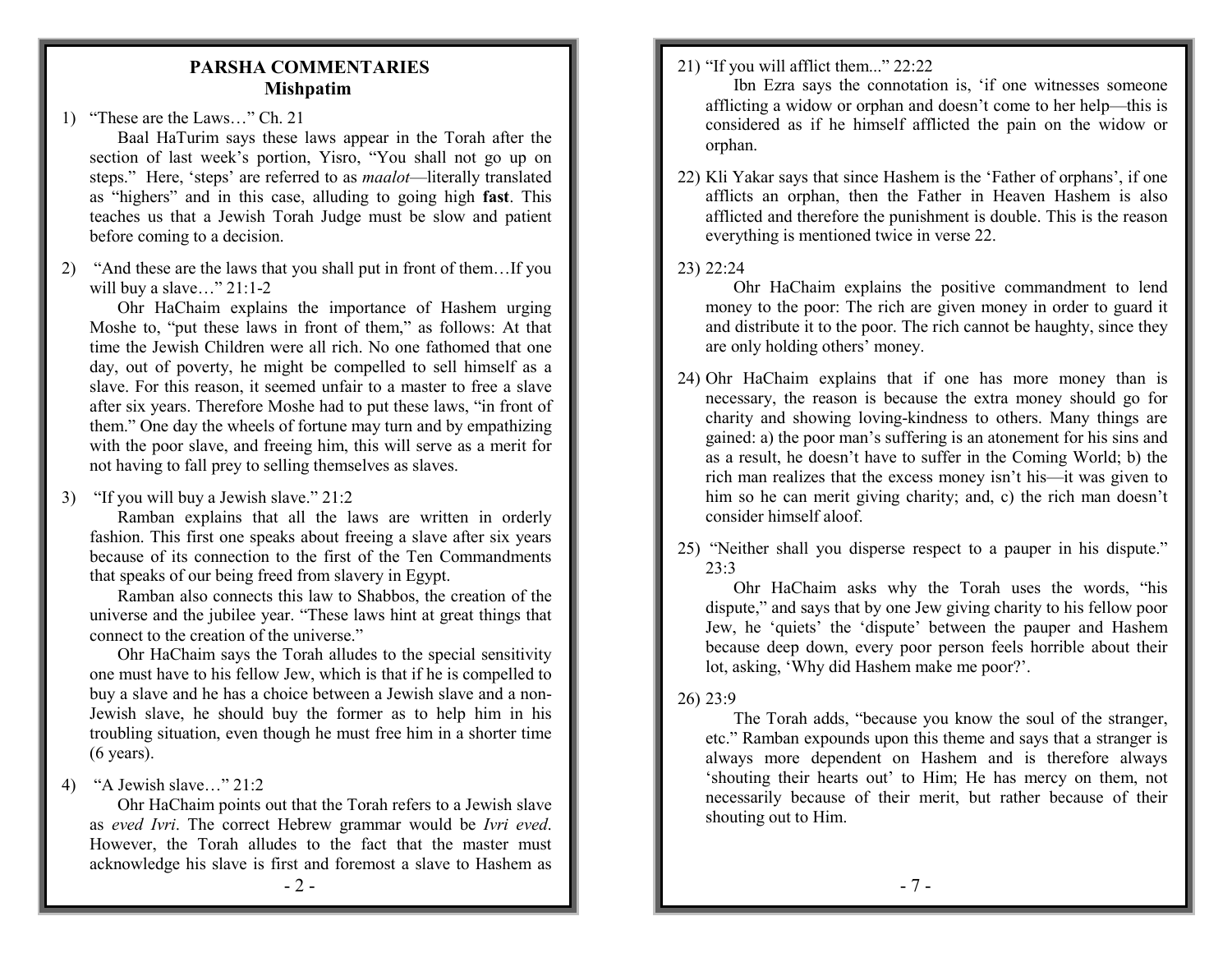penalty, then, would cause the owner to be sensitive to his slave's care. If he were not, he would be compelled to free the slave altogether.

16) "Five times the amount for an ox and four times the amount for a sheep." 21:37

 Quoting Rebbi Y'shua, Ibn Ezra explains that since it is harder to steal an ox than sheep, he would have to be a professional robber to accomplish this crime. For this reason, he must pay five times the animal's value.

 Ibn Ezra quotes the Gaon: Since the ox is used for working the field, the damages to the farmer are more than the loss of sheep.

17) "He shall be sold as a slave to pay back." 22:2

 Seforno explains the reason that otherwise, poor people who cannot pay for what they had stolen, would steal all the time and not be punished.

18) "An oath of Hashem shall be between both of them." 22:10

 Although only the person suspected of stealing the animal he was given to protect was guilty, Ohr HaChaim says, still, if the owner knows the robber would take a false oath, he too is guilty for allowing this to happen.

19) "One shall not fool a stranger ... because you were strangers in Egypt." 22:20

 Ohr HaChaim interprets this verse to mean: Just as the stranger stems from an unholy source (klipah), so too the Jews were drowned in an unholy source in Egypt. Therefore you are equal. Ramban translates this verse as follows: You shall not hurt the stranger and think that you will flee from punishment for this grave sin because the stranger doesn't have anyone to advocate for him. From your experience in Egypt, you know this is not so, because when you were strangers there, I saw the pain they inflicted upon you and I took revenge because I see the tears of the victim and those that don't have anyone to console them, and I save the weaker person from the hands of a stronger person. Therefore, the same can be said for the widow and orphan.

20) "Any widow or orphan you shall not afflict." 22:21

 Ramban says 'any' includes even the wealthy; one still may not afflict them because although they are wealthy in properties, their tears are common and esteem is low.

we find in *Vayikra*: "Because the children of Israel are my slaves." (25:55) Therefore, he is freed after six years.

 The Torah refers to a Jewish slave as eved Ivri not eved Yisrael. Ohr Ha Chaim gives three reasons why this terminology is used: a) It is below the dignity of a Jew to sell himself as a slave. Therefore, Yisrael (which is a more praiseworthy title) is not used; b) Jews are only slaves to Hashem therefore, ivri (which can also mean 'passing') is used—connoting that his slavery to another human being is only in the passing (6 years); and c) one can only come to the level of being a slave by either the Jewish Court selling him because he stole [see Mechilta] or he sold himself out of poverty, which helps toward cleansing his soul as Rebbe Ami says, "There is no pain without sin [Tr. Shabbos 55]." Ivri in this case alludes to aveirah (sin).

5) "If his master will give him a wife." 21:4

 Kli Yakar explains the reason one who was married prior to being a slave may be given a maid for a wife is because since he is already married, we do not suspect he will want to stay on with this wife, since he would rather go back, after six years, to his Jewish wife, to whom his soul is connected with great love.

 Daas Z'keinim adds if he was never married before, Hashem was afraid that since this is first wife, he would long to stay with her.

 Kli Yakar gives another answer that if a slave is single, he is marketable; however, if one has a wife and children at home and, sadly enough, must be sold as a slave, the Torah requires the master that acquires him to support his wife and children back at home also. Therefore, he is not that attractive to a prospective buyer, so the Torah says the master may give this slave a wife in order to produce children and then the children and wife remain as slaves even after the slave is freed (after 6 years) and this is an initiative for one to acquire a slave, even though the master must support his Jewish wife for 6 years.

6) "And his master shall bring him to court (Elokim)." 21:6

 Ibn Ezra, quoted by Ramban, explains the reason the Jewish courts are referred to as "Elokim" (G-d). It is because they are responsible for carrying out Hashem's law in the world.

 Ramban says "Elokim" is used for Jewish courts because He is present when the court decides, as Midrash [Shmos Rabbah 30:24] says: At the time a judge puts forth a true judgment, Hashem (so to